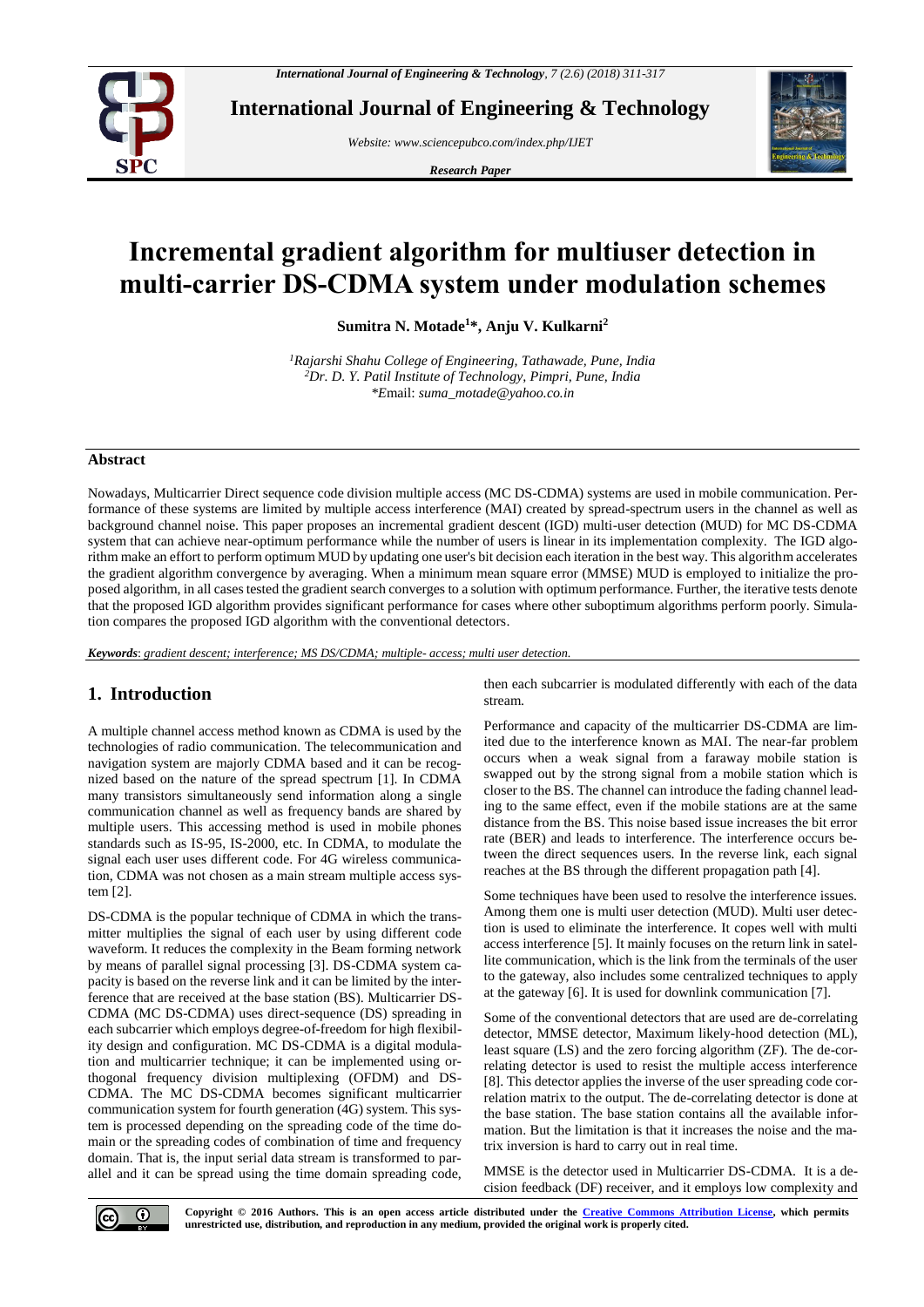successive cancellation [9]. It utilized the received signal power to decrease mean square error (MSE). The requirement of received amplitude estimation is the limitation. The maximum likely-hood detection improves the performance of the multi-user detector [10]. Probability of obtaining the particular set of data is likelihood of data. It contains unknown parameters and the parameter value maximizes the sample likelihood. The Zero forcing algorithm is a detector used in communication systems which reduces the interference signal.

## **2. System model**

The system is a multicarrier DS-CDMA system. This system works with L number of users on the same channel with  $A_r$  receive

antennas and  $A_t$  transmit antennas. Codes are assigned separately to the users in order to differentiate the signal with length N. Each user's signal is multiplied by a code and it can be modulated by using the modulation schemes known as BPSK [11], QPSK [12] and QAM [13]. The process of changing some carrier wave characteristics in proportion to the signal to be transmitted is defined as modulation. Fig. 1 shows the model for MC DS-CDMA transmitter.



A sine wave equation for BPSK modulation is,

$$
b(t) = B_c \sin(2\Pi f_c t + P)
$$
 (1)

Where  $b(t)$  denotes the sine wave amplitude at a time t,  $B_c$  denotes the peak amplitude,  $f_c$  denotes the frequency of the wave in hertz, t denotes the time in seconds and P denotes the phase. The sine wave can be changed based on the amplitude, the frequency, and the phase. A carrier containing more frequency components after it is modulated and it requires proper channel to carry all the frequency of this modulated signal. BPSK uses phase shift keying (PSK) modulation technique. The carrier differs based on binary inputs by keeping the amplitude and frequency constant.

The QPSK modulation signals are defined as,

$$
s_j(t) = C\cos(2\Pi f_c t + \phi_j)
$$
 (2)

Where  $j = 1, 2, 3, 4, , \phi_j = \frac{(2j)}{4}$  $\phi_j = \frac{(2j-1)\Pi}{4}$ ,  $f_c$  denotes the carrier

frequency.

In QPSK, the signals are formed by grouping together the bits. By modulating the signal using QAM, the signal is in the form of,

$$
s(t) = R[I(t) + Q(t)]e^{j2\Pi f_c t}
$$
\n
$$
(3)
$$

Where  $I(t)$  and  $Q(t)$  are the modulating signals,  $f_c$  denotes carrier frequency, and  $R$  indicates real part.

Then the modulated serial signal is transmitted to the IFFT. Parallel output of IFFT is then converted into serial and passed through the channel (Rayleigh fading channel and AWGN) where the noise are present by adding the remaining data streams. The received signal at kth receiving antenna is,

$$
r_q(t) = \sum_{m=1}^{M} \sum_{a=1}^{A_r} \sum_{l=1}^{L} c_{a,q} b_{l,a} s_l + n_q(t)
$$
 (4)

Where  $c_{a,q}$  is the fading coefficient of ath transmitting terminal and qth receiving terminal,  $b_{l,a}$  is the amplitude of  $l^{th}$  user from ath transmit antenna.  $s_l = s_l(t - mT_s - T_{a,q})$  is the  $l^{th}$  user signature sequence.  $T_s$  is the duration of the symbol,  $T_{a,q}$  is the time delay between the ath transmitting and qth receiving antenna. M is the size of the frame and  $n_q(t)$  is the AWGN noise.

The received signal with the noise term is,

$$
r(t) = \sum_{k=1}^{K} r_q(t) + n(t)
$$
\n(5)

Where n (t) is the Gaussian noise that will undergo a filtering process at the receiver.

### **3. Conventional detectors**

### **3.1. De-correlating detector (DD)**

The DD de-correlates the filter output and the inverse of the user spreading code correlation matrix is applied to the output. The decorrelating detector [14] is done at the BS. The base station contains all the available information. The matched filter output can be given as,

$$
y = R B c + n \tag{6}
$$

The soft estimate of the de-correlating detector is,

$$
c_{dec} = R^{-1} y \tag{7}
$$

The  $k<sup>th</sup>$  component is free from the interference which is caused by other users, but the interference is caused by the background noise.

The advantage is that the received amplitude knowledge is not required. Computational complexity of Decorrelating detector is lower than the ML detector. But it also has the limitation that it increases the noise and the matrix inversion was hard to resist in real time and user's signature waveform must be known.

#### **3.2. MMSE detector**

MMSE is a detector which takes the noise of the background and utilized the received signal power knowledge. It decreases the mean sequential error  $E[|c - Ly|^2]$ .

$$
L_{MMSE} = [R + \sigma^2 B^{-2}]^{-1}
$$
 (8)

MMSE [14] implements the correlation matrix inverse. That is, the modification is directly proportional to the noise of the background. It provides better error probability performance as well as eliminates MAI. But the limitations are, received amplitude estimation was required and the performance of MMSE was based on the interfering user power.

#### **3.3. Maximum likely-hood detection (ML)**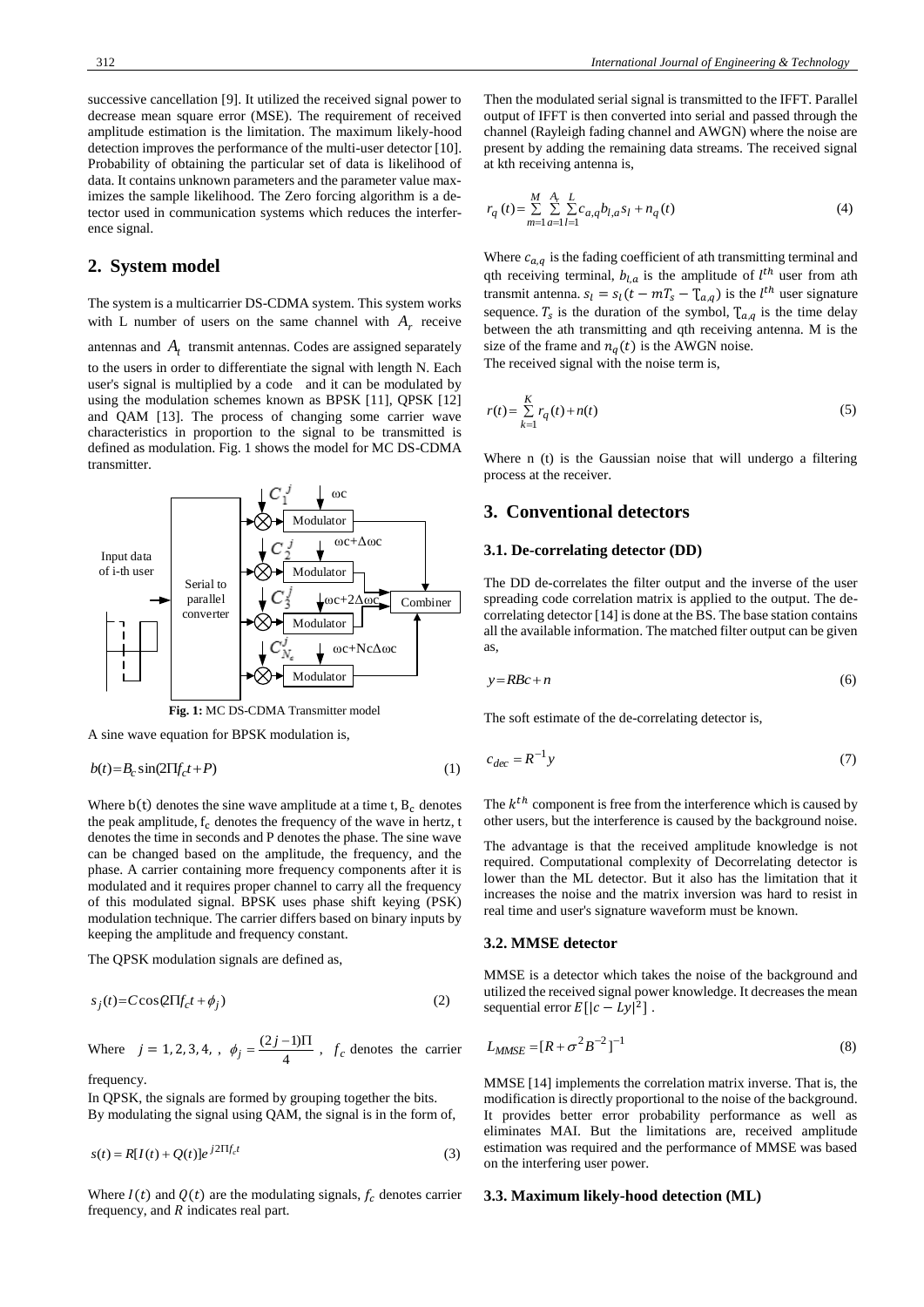The ML detector [14] provide the most likely sequence 's' which increases the probability, 's' was transmitted and r(t) received the sequence. The advantages of ML are that it provide good performance and also gains the capacity. But the limitation was high cost as well as received phase and amplitude knowledge was required.

#### **3.4. Zero-forcing algorithm (ZF)**

The zero forcing algorithm [14] performs two operations as linear operation and subtractive interference cancellation operation (SIC). The linear operation de-correlates the users partially and SIC subtracts the interference from the user. It is based on the white noise channel, and it can be defined as,

$$
y_w = FBs + z_w \tag{9}
$$

Where  $Z_w$  denotes the noise co-variance matrix.

It eliminates MAI and increases the SNR. Limitations of ZF are received and the performance was worse than the de-correlating detector.

# **4. Incremental Gradient descent (IGD) based MMSE MUD**

#### **4.1. Basic Gradient descent**

Gradient descent is an optimization algorithm used to find the minimum function. The steps are taken proportional to the gradient negative to find the local minimum function. The other name of gradient descent is the steepest descent. A bank of matched filter is denoted as,

$$
z = R B c + n \tag{10}
$$

Where R denotes the matrix of cross correlation, B denotes the diagonal matrix, c denotes the transmitted bits and n represents the noise.

Even though it solves the optimization problem, it has computational complexity and channel selection problem. So, the incremental gradient descent (IGD) based MMSE MUD is used to overcome all the problems.

#### **4.2. Incremental gradient descent multi user detector**

The MMSE detection scheme is improved and the IGD based MMSE MUD will reduced the MAI. The general objective of IGD MMSE is defined as,

$$
\theta = \theta - \mu \nabla_{\theta} E[I(\theta)] \tag{11}
$$

Where  $\mu$  denotes the learning rate,  $\nabla_{\theta}$  is the vector which contains

the coefficients and  $\theta$  contains the training set. The incremental gradient MMSE approach decreases the error with respect to the coefficients. The coefficients can be upgraded based on the step size multiplier. In IGD the parameters and the learning rate can be selected initially. Consider  $(c - c^*y)$  is the detector to minimize the mean square error.

$$
\nabla MMSE = E[(c - c^*)^2]
$$
\n(12)

The incremental gradient descent technique searches the real vector y, which is orthogonal to the real and imaginary vectors forming the vector c to reduce the interference signal effects and n defines the equivalent noise. It can be indicated as,

$$
(c^* + y)^T x = c^{*T} c d + (c^* + y)^T n
$$
\n(13)

An objective is to search the vector to satisfy the constraints and to reduce the interference and noise that are in the detected signal. This equalizes the reduction of the total output energy as defined by the cost function.

$$
f = [(c^* + y)^T x][(c^* + y)^T x]^* + \beta_1 y^T c + \beta_2 y^T c^* \tag{14}
$$

Where  $\beta_1$  and  $\beta_2$  are the multipliers of the Lagrangian to make certain the constraint. Differentiating the above equation by means of the vector element y,

$$
grad(f) = [(c^* + y)^T x]x^* + [(c^* + y)^T x]^* x + \beta_1 c + \beta_2 c^* \tag{15}
$$

The incremental gradient descent rule is given by,

$$
y(i) = y(i-1) - \mu \text{grad}(f) \tag{16}
$$

Where  $\mu$  denotes the step control multiplier, and  $y(0)$  is an initial value for the vector y. By considering  $mn^* + m^*n = 2R(mn^*),$ then the incremental rule can be altered as,

$$
y(i) = y(i-1) - \mu [2R([((n^* + y(i-1))^{T} x(i))^{*} x(i)) + \beta_1 c + \beta_2 c^{*}] \quad (17)
$$

Modified y(i) is,

$$
y(i) = y(i-1) - \mu[\varphi + \beta_1 c + \beta_2 c^*]
$$
\n(18)

Choosing  $y(0) = 0$ , the multipliers of the Lagrangian can be found by pre-multiplying the above equation by  $c^T$  and  $c^{*T}$  also by applying the constraints,

$$
c^T \varphi + \beta_1 c^T c + \beta_2 c^T c^* = 0 \tag{19}
$$

$$
c^{*T}\varphi + \beta_1 c^{*T}c + \beta_2 c^{*T}c^* = 0
$$
 (20)

By solving  $β_1$  and  $β_2$ ,

$$
\beta_1 = \frac{(c^{*T}c^*c^T - c^Tc^*c^{*T})\varphi}{(c^{*T}c)^2 - ||c^Tc||^2}
$$
\n(21)

$$
\beta_2 = \frac{(c^T c \ c^* T - c^* C \ c^T) \varphi}{(c^* C)^2 - ||c^T c||^2}
$$
\n(22)

 $\beta_1$  and  $\beta_2$ , are the complex conjugates and substitute, it can be obtained as,

$$
y(i) = y(i-1) - 2\mu R \left( \left[ (c^* + y(i-1))^{T} x(i) \right]^* \left[ x(i) + c \alpha^{T} x(i) + c^* \alpha^{*T} x(i) \right] \right)
$$
\n(23)

Where,

$$
\alpha^T = \frac{(c^{*T}c^*c^T - c^Tc^*c^{*T})}{(c^{*T}c)^2 - ||c^Tc||^2}
$$
\n(24)

The step control multiplier  $\mu$  varies using MMSE.  $\mu = \mu_0 / (x^*T x)$ determines the most suitable values, where μ differs in simulation based on the frame length and number of users.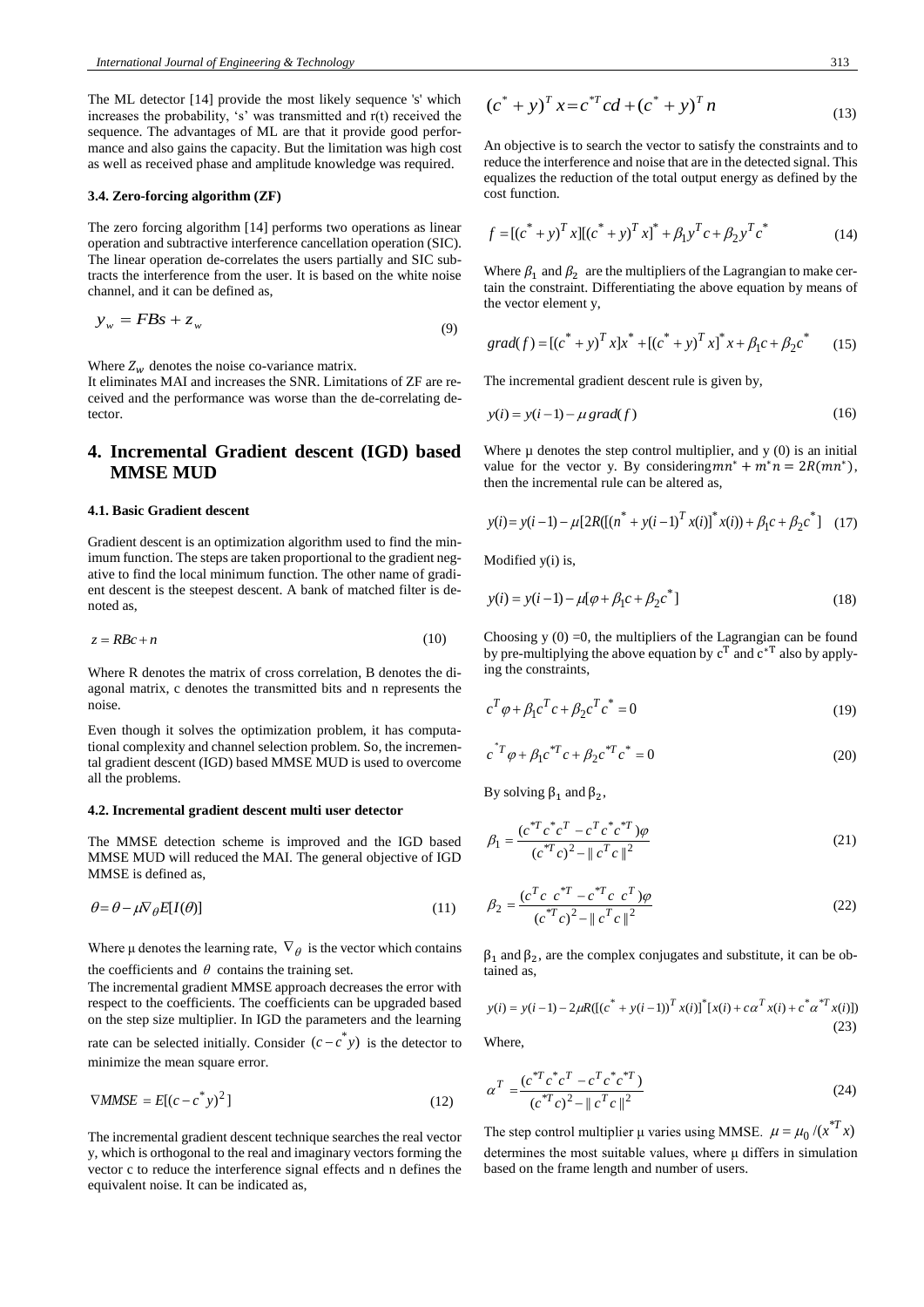**Algorithm:** Incremental Gradient descent (IGD) based MMSE MUD **Step 1**: Initialize the parameters: L no. of users, transmit antenna, receive antenna, cyclic prefix, active users, BER. **Transmitter side: Step 2:** Transmit the input stream to the serial to parallel converter. **Step 3:** A code multiplies the user's signals. **Step 4:** The converted data streams are modulated using BPSK, QPSK and QAM. **Step 5:** Modulation block related to IFFT converts the frequency domain vector signal to the time domain vector signal. **Step 6:** Output of IFFT is given to the parallel to serial converter. **Step 7:** Cyclic prefix is placed to protect the OFDM signal from interference. **Channel side: Step 8:** AWGN noise and interference occurred through the Rayleigh fading channel. **Step 9:** MMSE MUD Estimate the result by the random variable to minimize the error. For better optimization IGD based MMSE is used. **Step 10:** IGD based MMSE MUD algorithm minimizes the error (noise) and interference. Initialize learning rate, training set based on the objective function  $\theta = \theta - \mu \nabla_{\theta} E[I(\theta)]$ Repeat the iteration until obtain the minimum approximation based on (23). Minimized result **Receiver side:** Step 11: Remove the cyclic prefix and apply serial to parallel converter to the output of IGD MMSE, to convert the data stream in time sequence. Step 12: FFT converts the time domain vector signal to the frequency domain vector signal.

Step 13: Demodulates data streams.

Step 14: The output of demodulation is given to the parallel to serial converter.

Step 15: Output

# **5. Simulation Results**

Simulation results are presented using MATLAB to show the success of the proposed method. Table 1 show the system and channel parameter values which are deployed in the incremental gradient descent MMSE-MUD optimization.

**Table 1:** System and channel parameters

| Sr. No.        | Parameters                           | Values             |
|----------------|--------------------------------------|--------------------|
|                | Modulation                           | BPSK, OPSK, 16-OAM |
| $\overline{c}$ | <b>Spreading Sequence</b>            | Gold Sequence      |
| 3              | Length of FFT                        | 64                 |
| $\overline{4}$ | Number of subcarrier                 | 52                 |
| 5              | Number of users                      | 20, 100            |
| 6              | Cyclic prefix                        | 1/4                |
| 7              | Signal-noise ratio                   | SNR $E[-2:15]dB$   |
| 8              | <b>Fading Channel</b>                | Rayleigh fading    |
| 9              | <b>Noise</b>                         | <b>AWGN</b>        |
| 10             | Active users                         | 6 to 8             |
| 11             | Time domain spreading factor         | $N=15$             |
| 12             | Frequency domain spreading<br>factor | $M=7$              |



**Fig. 2:** SER vs. SNR (dB) comparison for 20 users

Fig. 2 shows SER vs SNR (dB) with 20 users. The figure clearly indicates that the proposed IGD based MMSE MUD gives significant performance than some of the other detectors.

The effectiveness of the proposed IGD-MMSE is compared with the D-map [15], LMMSE [15], LASSO [15], DDD [16], SSD [16], and LMMSE-SIC [17] for the symbol error rate (SER).

MAI with MUD that are caused in the star topology machine to machine (M2M) communication is considered. M2M is the internet of things in which it has large number of nodes. It has been assumed that the signals that are transmitted are discrete. The detection problem is coined as the maximum a posterior (MAP) estimation. The optimization known as the sum of absolute value can be solved by the splitting algorithm and it cannot be solved by the polynomial time. The map that increases the posterior probability is given by,

$$
b_{map} = \arg \max p(x | y)
$$
  
 
$$
x \in A^N
$$
 (25)

Linear minimum mean square error (LMMSE) obtained the nearfar receivers in DS-CDMA. It also reduced the MSE between the output and transmitted data. It cannot be implemented in fast fading channels since it depends on the coefficient of the channel. Least absolute shrinkage and selection operator (LASSO) reduces sum of squares concern to the actual value of the coefficients less than a constant. Sub-net selection and ridge regression are the suggested properties for LASSO.

Decision directed detector (DDD) algorithm depends on back substitution to disintegrate the cost of sparse MAP into k sub-cost. Each cost accepting the solution of closed form and each dependent on the variable of a single scalar. Thus it found the minimum after comparing all the cost. Sparse sphere decoder (SSD) algorithm used mainly for the ML demodulation of MIMO transmissions. In SSD, the searches were based on the hyper-solid. It found the unknown vector which reduced the distance metric. Successive interference cancellation (SIC) algorithm with low complexity and the combined LMMSE output was selected and the slicer estimated the transmitted symbol. Due to the symbol that is detected, the signal contribution is reconstructed and cancelled from the received vector. The correct ordering of symbols on the channel state increased the performance of LMMSE-SIC.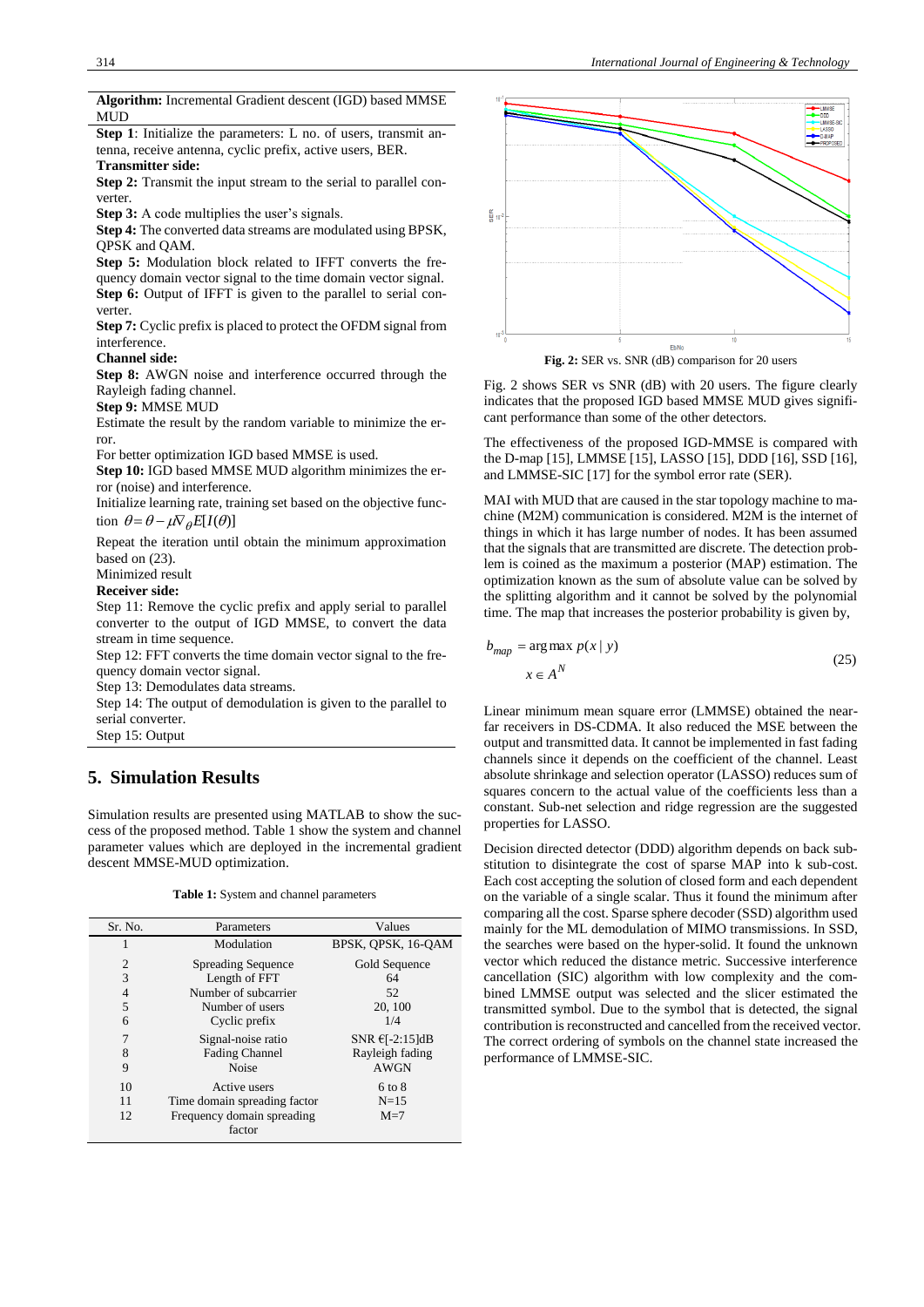

Fig. 3 shows the computation time for various algorithms and the proposed system achieves a normal scenario as compared with the existing results. The average elapsed time to approximate an original signal b by the D-MAP detector, DDD, SSD, and proposed algorithm vs. N, has been shown. The computation times of D-MAP and proposed algorithm does not change considerably with number of users N. But, SSD increases exponentially with size of the system. Thus the proposed multi user detection method provides effective performance than the other existing approaches. The IGD-MMSE estimation relaxed with an optimization which solves the problems based on optimization efficiently.

**Table 2:** The Total Calculations

| Detection methods | <b>Each iteration Order</b> | Total order           |
|-------------------|-----------------------------|-----------------------|
| $D-MAP$           | $O(N(M+L))$                 |                       |
| LASSO             | O(NM)                       |                       |
| <b>LMMSE</b>      |                             | O(NM)                 |
| <b>DDD</b>        |                             | $O(N^2)$              |
| <b>SSD</b>        |                             | Exponential<br>into N |
| <b>LMMSE-SIC</b>  |                             | $O(N^2M)$             |
| <b>GPR</b>        |                             | $O(n^3)$              |
| Proposed          | $O(N^2(M+L))$               |                       |

In D-MAP, N represents no. of users, M represents filters and L represents the cardinality of the finite set of the candidate of symbols. In LASSO, LMMSE and LMMSE-SIC, where N is the no. of users and M represents the filters. In DDD, SSD, N denotes the no. of users. In GPR, n represents training points and in the proposed approach, N represents the no. of users, M represents the learning rate and L denotes the finite set of the candidate symbol.

As shown in the Table 2, the numbers of iterations are required to compare the total amounts of calculation of iterative algorithms with those of non-iterative algorithms. The algorithm converges to a solution of the optimization problem, if that problem is convex [15]. Thus proposed MUD method provides effective performance than the other existing approaches. The IGD-MMSE estimation relaxed with an optimization which solves the problems based on optimization efficiently.



Fig. 4 indicates that when comparing the BER of the proposed method with MMSE, GP and FGPR for 100 training points, the proposed gives efficient BER performance. Even though the performance of the other systems came close together, the IGD gives better performance. The Gaussian technique [18] efficiently solves the issues of MUD in CDMA systems. The fast Gaussian process regression reduced the complexity by maintaining the accuracy. That is, this technique dealt with the communication system challenges and provides better performance. The Gaussian process (GP) [19] was used as a detector for the CDMA communication system. It computes the parameters easily and the cross-validation was not required, also computational complexity for implementation is low.

The interference related to block-based and symbol-based detector is suppressed by Minimum mean squared error (MMSE) [20]. It gives high performance with increased robustness. The symbol based can be designed as a parameter vector which can be operated with a symbol length of received data. The block based was designed as a matrix, which deals with a block length received data per time.



As shown in fig. 5 BER measure for all algorithms can be calculated at the initial stage. The % performance deviation of the proposed MUD algorithm is compared with FGPR. As referred in (26) the formula for the percentage of performance deviation.

% deviation=
$$
\frac{BER(FGPR - Proposed)}{Proposed} \times 100
$$
 (26)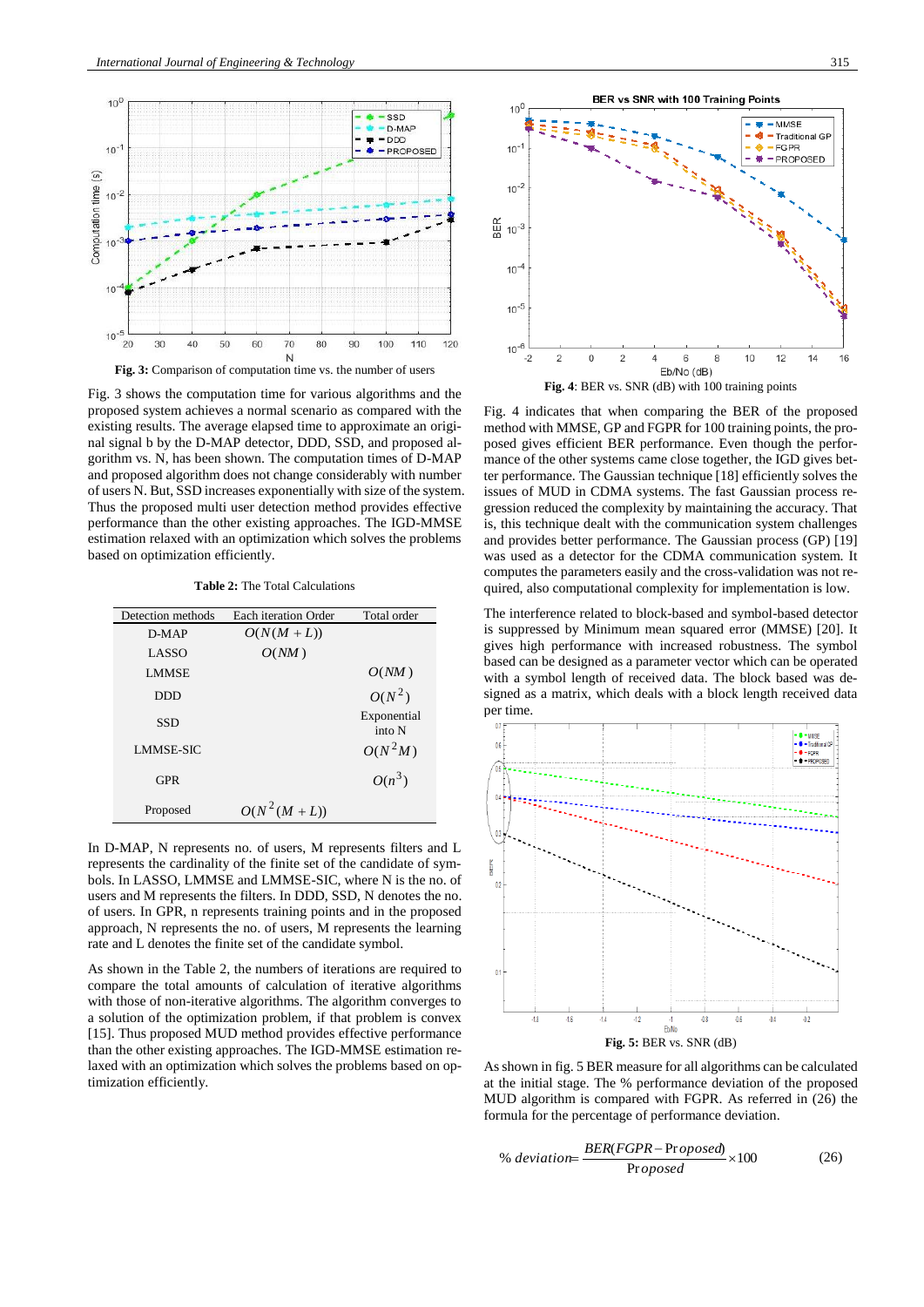The proposed IGD MMSE MUD has 33.3% improvement for detecting [23]



Fig. 6 shows the relationship between BER vs SNR (dB) with the different number of training points as 100, 200 and 300 for the proposed IGD MMSE. It shows clearly that the performance will slightly vary for different training points.



**Fig. 7:** BER vs. No. of users for various optimization algorithms for MUD

In fig. 7, the BER for different detection techniques has been compared with the proposed with the number of users. CDMA is used for communication and the system performance is affected while transmitting the signal through the fading channel. To overcome the interference, MUD and the channel estimation functions are used. Biogeography base optimization (BBO) [21] is a multi-user detection technique which reduces the transmitted signal error rate. That is, the complexity and interference can be resolved by this technique. The BBO algorithm used set of candidate solutions known as habitats, which is the fitness of the optimization method.

The Harmony search [22] algorithm is used for MUD in DS-CDMA. This algorithm achieved low complexity optimization. In this, the user vectors are legitimated based on the optimum of Bayesian and the rule of the harmony search is used to collect the sufficient number of user vectors.

The enhanced harmony search [23] algorithm is used for MUD in DS-CDMA system. The updating of harmony memory depends on the operation random and mean, and it reduced the complexity, bit error rate and user interference. The enhanced search algorithm calculates both the observed and unobserved node of the marginal distribution. This also improves the efficiency of multiple users as well

as minimized information losses and power corruption of the channel of CDMA. The existing optimization algorithms are lacks at the complexity. The improved efficiency is achieved in our algorithm as well as it is simple. The algorithm performs updates for each training, when the algorithm moves via the training set. Until the convergence of the algorithm, many passes can be made over the training set. To prevent cycles, for each pass the data can be shuffled.



Fig. 8 shows the performance of bit error probability vs. Eb/N0 with different active users, such as 6, 7, and 8 for the proposed IGD MMSE. The performance will vary for the different number of users. More active users in the system increase the BER of the detector. Graph clearly shows that the BER performance with 6 active users gives a better result than with 8 active users.



**Fig. 9:** Simulated and theoretical Rayleigh PDF

Fig. 9 shows that the simulated and theoretical probability density functions of the Rayleigh channel for different values of variance 1.2, 0.4 and 0.2. As the shape parameter increases, the distribution gets wider.

## **6. Conclusion**

The MC DS-CDMA is frequently proposed CDMA system in wireless mobile systems in the third generation. A conventional receiver technique in DS-CDMA is limited by capacity due to the MAI and near- far effects. It degrades the performance of the system substantially. By employing the techniques of MUD with optimum detectors, these problems can be mitigated. Thus, the